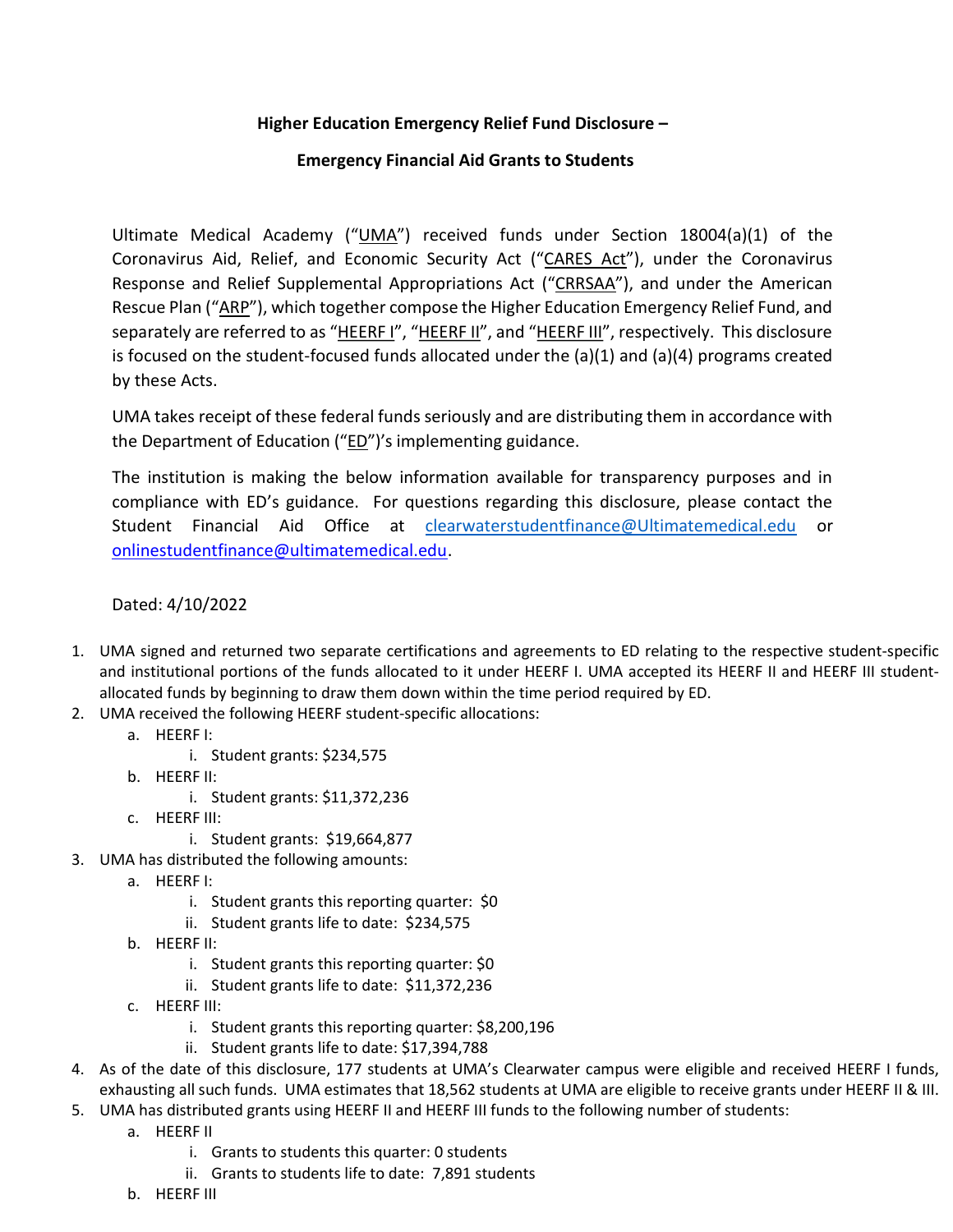- i. Grants to students this quarter: 3,422 students
- ii. Grants to students life to date: 6,183 students

6. During this reporting quarter, UMA used the following student eligibility criteria to date for the awarding of HEERF II & III funds to students, using a census date of September 2, 2021.

- a. Online students
	- i. Online students who had not yet received a disbursement of HEERF funds received a disbursement of \$3,138 if they met the following eligibility criteria:
		- 1. The student is otherwise eligible for federal financial aid, as determined by the student having a valid ISIR on file indicating the student's EFC, with verification complete and all c-codes cleared;
		- 2. The student is eligible for the federal Pell Grant;
		- 3. The student is enrolled and has completed UMA's Provisional Enrollment Period, as defined in UMA's Catalog, as of the census date identified by UMA; and
		- 4. The student has not yet received HEERF funds.
	- ii. Online students who had received HEERF II funds during a previous distribution received an additional disbursement of \$2,138 if they were enrolled and had completed UMA's Provisional Enrollment Period, as defined in UMA's Catalog, as of the census date identified by UMA.
	- b. Clearwater students
		- i. Clearwater campus students received a disbursement in the amount of the maximum Pell grant amount for their enrollment status if they met the following eligibility criteria:
			- 1. The student is otherwise eligible for federal financial aid, as determined by the student having a valid ISIR on file indicating the student's EFC, with verification complete and all c-codes cleared;
			- 2. The student is enrolled and has completed UMA's Provisional Enrollment Period, as defined in UMA's Catalog, as of the census date identified by UMA; and
			- 3. The student had not yet received HEERF II funds.

The distributions of funds to Clearwater and Online students continued during the reporting period covered by this disclosure.

Instructions, directions, or guidance provided by UMA to students concerning the HEERF I, HEERF II, and HEERF III emergency student grants are provided in the following attachments. Funds not allocated to students through the processes outlined herein, if any, will be reallocated to other eligible grants or costs, or returned to the Department of Education.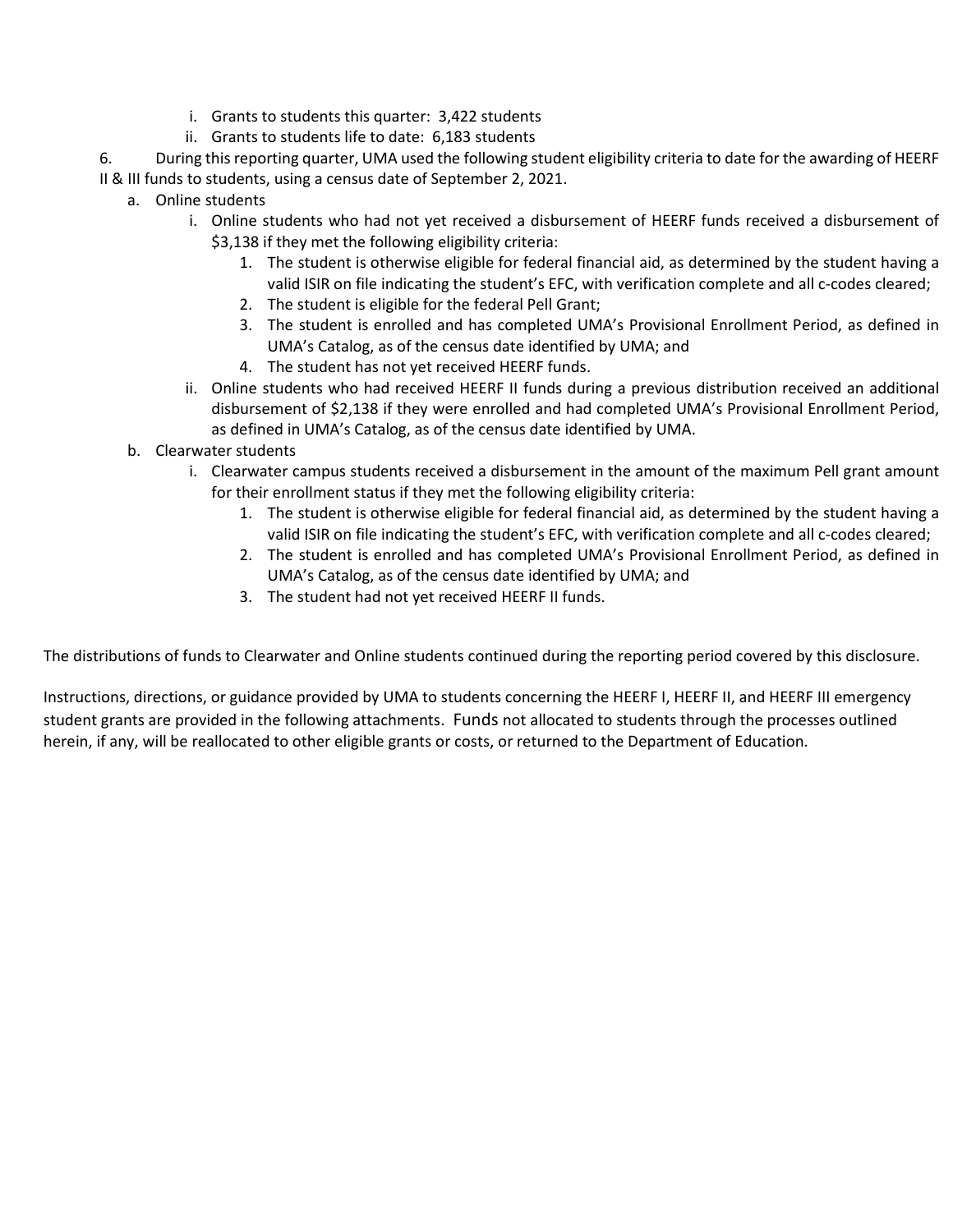## Attachment  $A -$ Email to Clearwater campus students regarding HEERF I

Dear [Student]

The CARES Act, passed to address the COVID-19 pandemic, created a Higher Education Emergency Relief Fund ("HEERF") that provides institutions of higher education certain funds for distribution to students, and funds to manage certain impacts resulting from the COVID-19 pandemic.

To be eligible to receive these funds you must meet the following criteria: (1) be eligible for federal financial aid and (2) were, as of March 13, 2020, enrolled in an FSA eligible program offered at UMA's Clearwater campus.

Please read carefully, complete and submit the attached Student Attestation form.

If you have any questions or need any assistance please contact the Student Finance Office at clearwaterstudentfinance@Ultimatemedical.edu.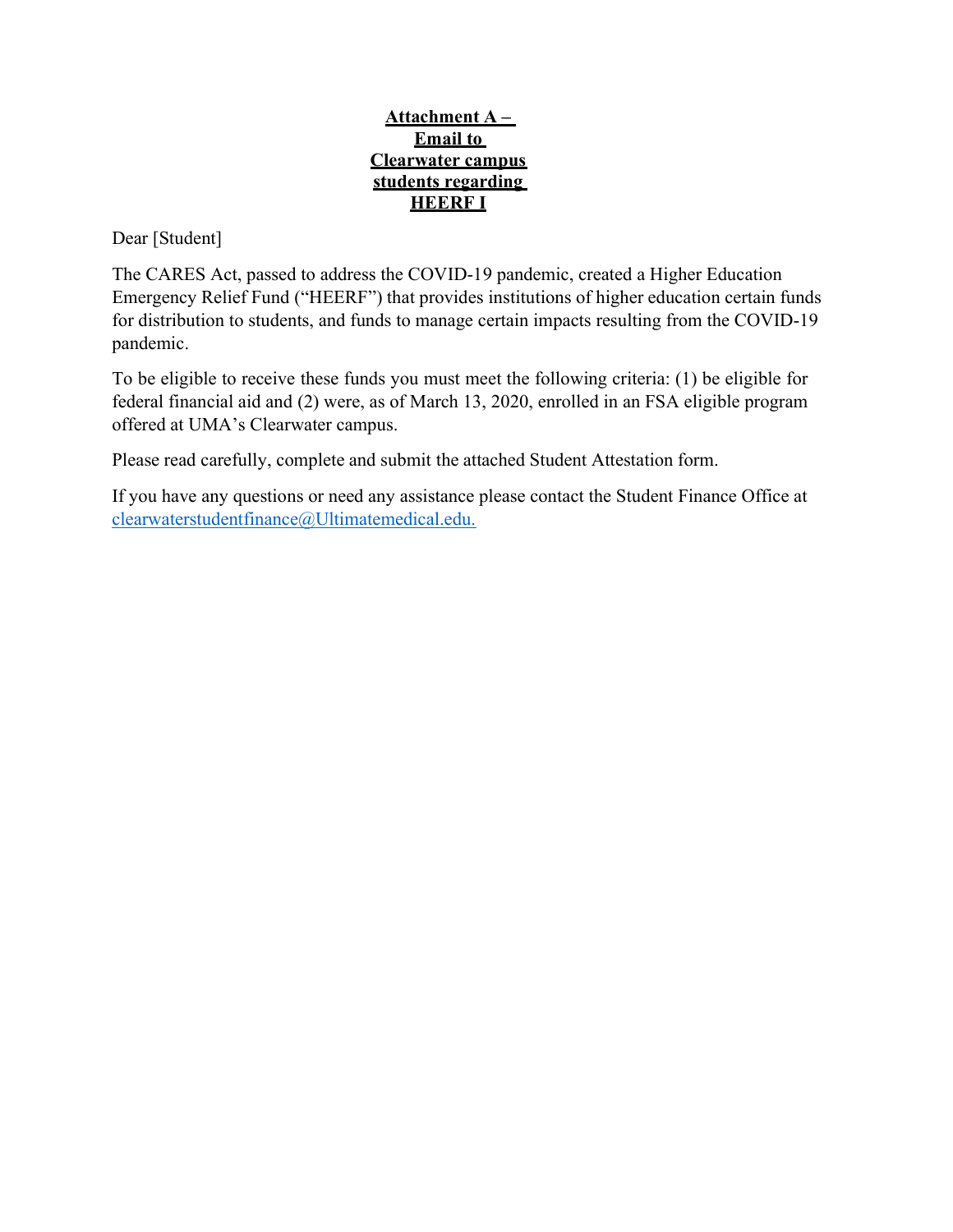Attachment B – Student Attestations for HEERF I and HEERF II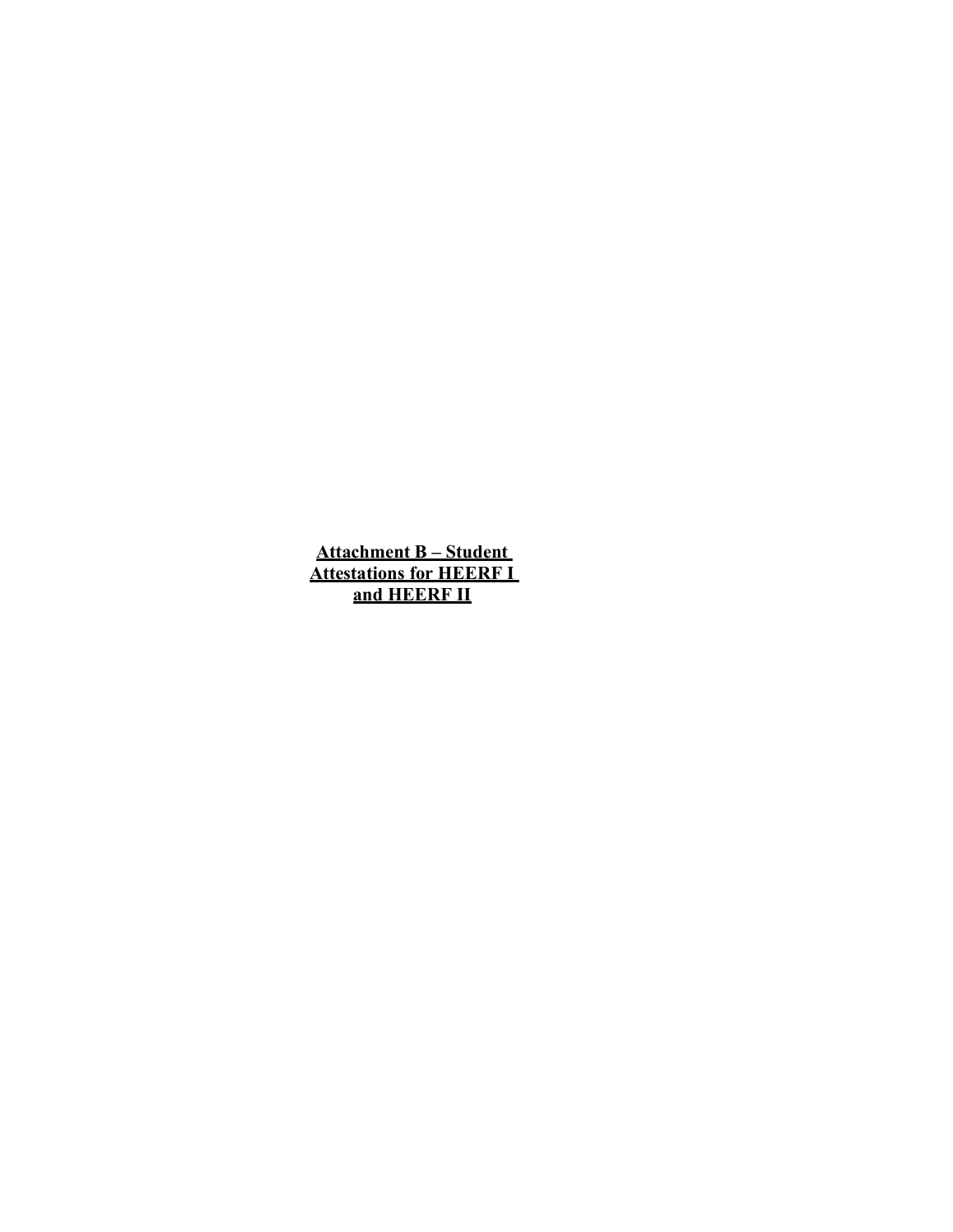

Clearwater Campus 1255 Cleveland Street Clearwater, FL 33755 Tel: 888-212-5421 option 3 www.ultimatemedical.edu

## Student Name: SSN (Last Four): xxx-xx-

The CARES Act, passed to address the COVID-19 pandemic, created a Higher Education Emergency Relief Fund ("HEERF") that provides institutions of higher education certain funds for distribution to students, and funds to manage certain impacts resulting from the COVID-19 pandemic.

Ultimate Medical Academy was allocated \$469,150 under the HEERF, and will distribute at least fifty percent of those funds (\$234,575) to students who are both: (1) otherwise eligible for federal financial aid and (2) were, as of March 13, 2020, enrolled in a program offered at UMA's Clearwater campus.

# Section A:

#### Selection One:

I , incurred expenses, or expect to incur expenses, related to the disruption of campus operations due to the COVID-19 pandemic, limited to eligible expenses under my cost of attendance, such as food, housing, course materials, technology, health care, and child care, and I am in need of money to help me pay for these expenses. My CARES Act grant eligibility has been explained to me and I understand that I must use these funds only for the expenses described in this paragraph.

#### OR

#### Selection Two:

I have not incurred, and do not expect to incur, expenses related to the disruption of campus operations due to the COVID-19 Pandemic (limited to eligible expenses under my cost of attendance, such as food, housing, course materials, technology, health care, and child care), or am not in need of money to help me pay for these expenses. My CARES Act grant eligibility has been explained to me and I wish to decline the entire Cares Act grant.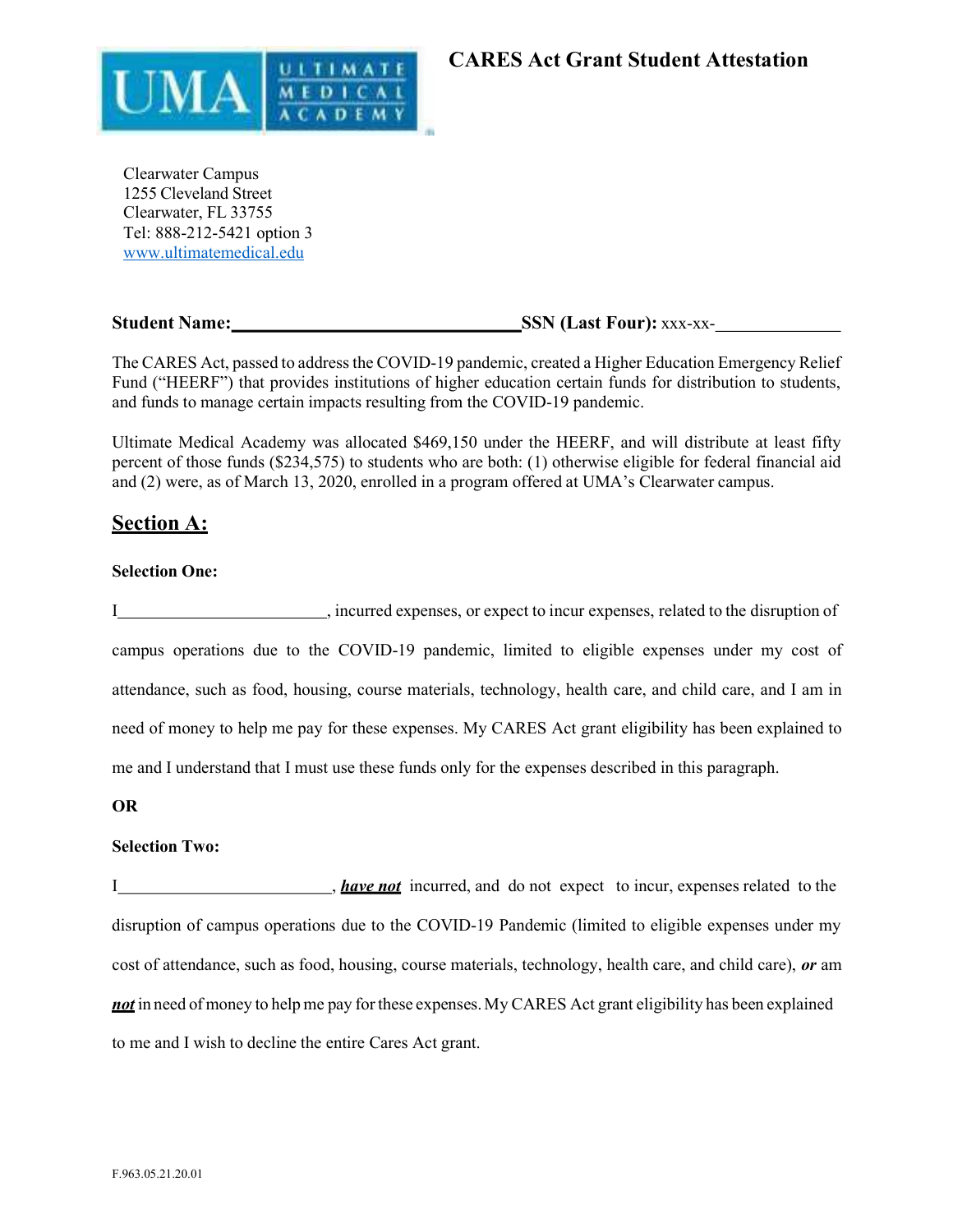# CARES Act Grant Student Attestation Page 2

# Section B:

I confirm Selection One above and wish to request a CARES Act grant of \$1600.

 I confirm Selection One above and have, or expect to have soon, eligible costs that are related tothe disruption of campus operations due to the COVID-19 pandemic that add up to an amount more than \$1600 and would like to request additional CARES Act grant funds for the following purpose(s):

☐ Childcare ☐ Healthcare ☐ Food

☐ Housing ☐ Technology ☐ Course Materials

 I confirm Selection Two above and understand that I am not eligible to receive any portion of the CARES Act grant because I did not incur any costs that can be covered by the CARES Act grant, or I have otherwise determined that I do not need the CARES Act grant funds.

The funds awarded to UMA under the CARES Act are limited. Submission of this CARES Act Grant Student Attestation does not guarantee receipt of a grant, or any particular amount of funds.

# Section C:

By signing this form and completing Selection One, I certify and attest that all information reported herein is complete and correct. I further certify and attest that I am eligible to receive federal Title IV financial aid funds and have incurred, or expect to incur in the future, expenses related to the disruption of campus operations due to the COVID-19 pandemic (including eligible expenses under my cost of attendance, such as food, housing, course materials, technology, health care, or child care). I further certify and attest that any funds I receive based on this attestation will be used only for these expenses. If I do not use all of the funds I am awarded for these expenses, I will contact the Student Financial Aid Office by 1/31/2021 to return any excess funds received.

| Student's Signature | Jate: |
|---------------------|-------|
|---------------------|-------|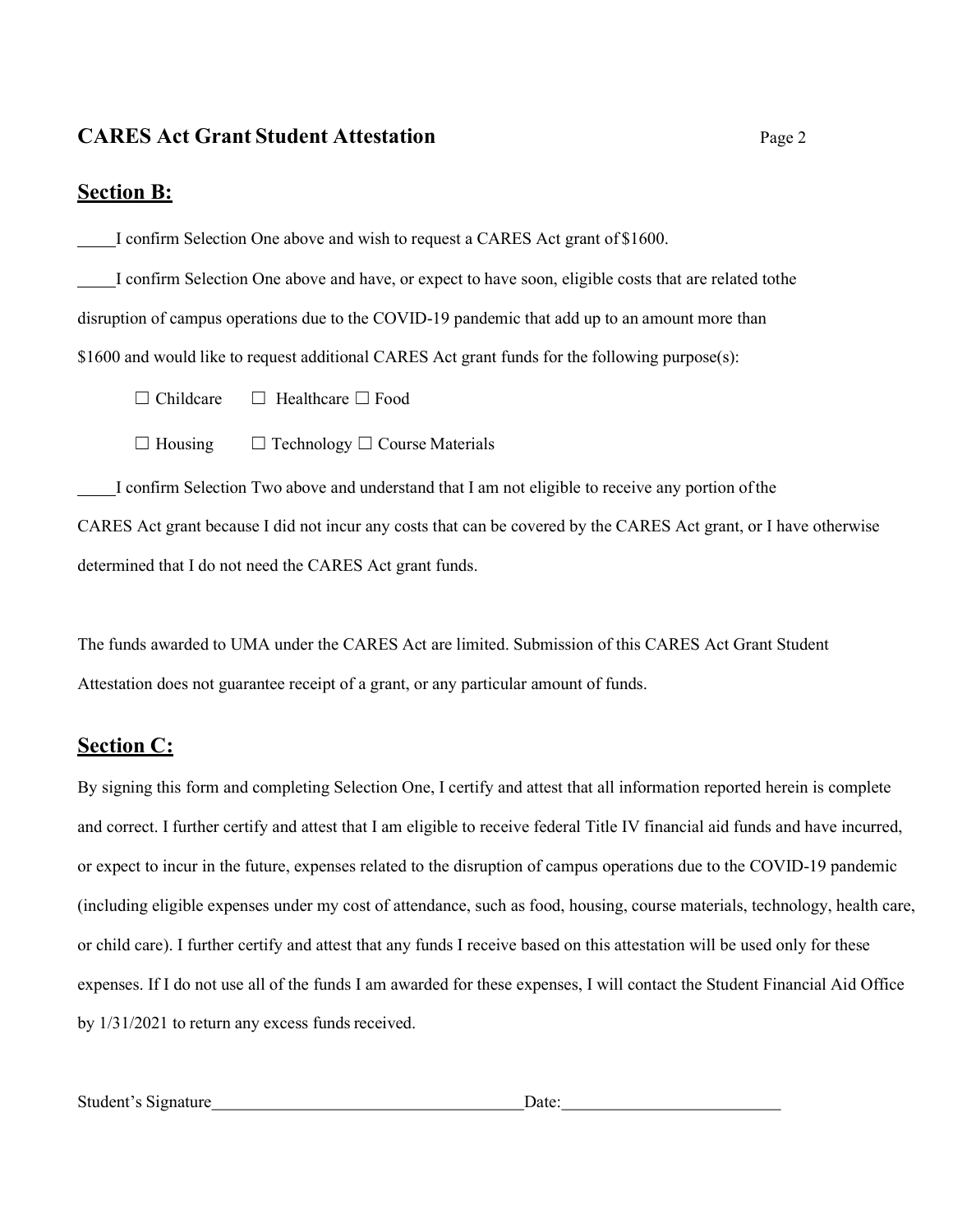

# HEERF II Fund Student Attestation - Online

Student Name: SSN (Last Four): xxx-xx-

The Coronavirus Response and Relief Supplemental Appropriations Act, enacted on December 27, 2020 to address the continuing effects of the COVID-19 pandemic, created a second Higher Education Emergency Relief Fund ("HEERF II") that provides institutions of higher education certain funds for distribution to students, and funds to institutions to manage certain impacts resulting from the COVID-19 pandemic.

Ultimate Medical Academy ("UMA") was allocated HEERF II funds on December 20, 2020, of which at least \$234,575 must be used for student grants. UMA has opted to use its allocated funds exclusively for student grants.<sup>1</sup>

UMA has defined students at its Online campus as potentially eligible to receive an initial HEERF II grant if they: (1) are otherwise eligible for federal financial aid; (2) are eligible for the federal Pell Grant; (3) have completed UMA's Provisional Enrollment Period, as defined in UMA's Catalog; (4) have completed and returned this HEERF II Fund Student Attestation in a timely manner indicating eligibility, need, and desire to receive a grant; and (5) are enrolled at UMA on the census date identified by UMA and at least seven days prior to the date that grant funds are disbursed.

# Section A:

## Selection One:

I, \_\_\_\_\_\_\_\_\_\_\_\_\_\_\_\_\_\_\_\_\_\_\_\_, incurred or expect to incur (a) eligible expenses under my cost of attendance, such as food, housing, course materials, technology, health care, and child care, and I am in need of money to help me pay for these expenses and/or (b) emergency costs arising due to coronavirus, such as tuition, food, housing, health care (including mental health care) or child care. My HEERF II grant eligibility has been explained to me and I understand that I must use these funds only for the expenses described in this paragraph.

## OR

## Selection Two:

I, have not incurred, and do not expect to incur, (a) eligible expenses under my cost of attendance, such as food, housing, course materials, technology, health care, and child care, and I am in need of money to help me pay for these expenses and/or (b) emergency costs arising due to coronavirus, such as tuition, food, housing, health care (including mental health care) or child care or am not in need of money to help me pay for these expenses. My HEERF II grant eligibility has been explained to me and I wish to decline the entire HEERF II grant amount.

# Section B:

I confirm Selection One above and wish to request an HEERF II grant.

I confirm Selection Two above and understand that I am not eligible to receive any portion of the HEERF II grant because I did not incur any costs that can be covered by the HEERF II grant, or I have otherwise determined that I do not need the HEERF II grant funds.

<sup>&</sup>lt;sup>1</sup> Additionally, UMA's Clearwater campus was allocated funds under the Cares Act in an initial Higher Education Emergency Relief Fund ("HEERF I"), which were not completely exhausted at the time that the HEERF II was established. Remaining HEERF I funds will be used to make grants to Clearwater campus students according to the requirements set under HEERF II.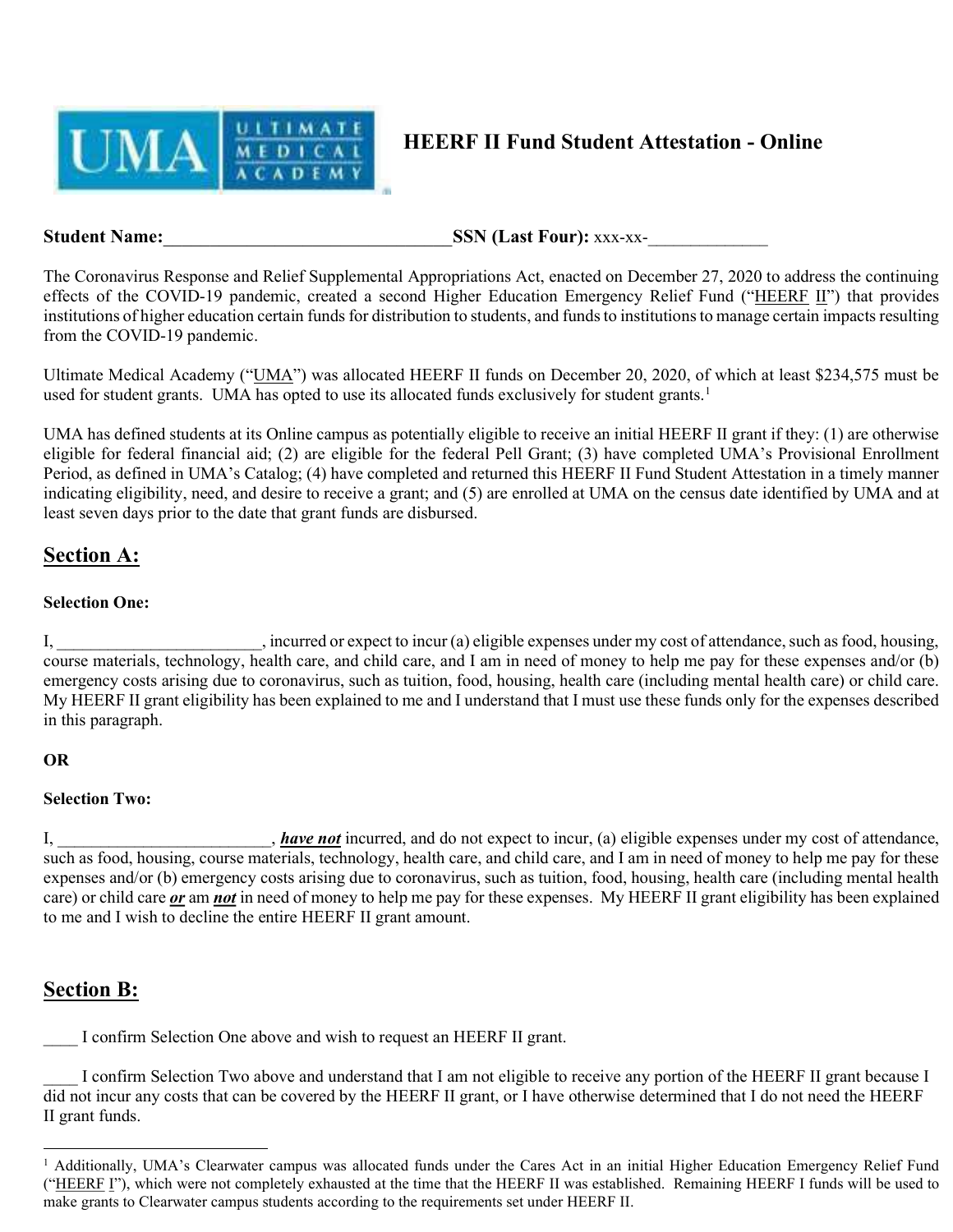The funds awarded to UMA under the HEERF II are limited. Submission of this HEERF II Fund Student Attestation does not guarantee receipt of a grant, or any particular amount of funds.

# Section C:

By signing this form and completing Selection One, I certify and attest that all information reported herein is complete and correct. I further certify and attest that I understand that my continued or future attendance at UMA is not a condition to me receiving these funds. I further certify and attest that I am eligible to receive federal Title IV financial aid funds and specifically Pell Grant funds, and I have completed UMA's Provisional Enrollment Period, as defined in its Catalog. I further certify and attest that I have incurred, or expect to incur in the future, the expenses described in this HEERF II Fund Student Attestation, and I further certify and attest that any funds I receive based on this HEERF II Fund Student Attestation will be used only for these expenses. If I do not use all of the funds I am awarded for these expenses, I will contact the Student Finance department by September 1, 2021 to return any excess funds received.

# Section D:

[ ] By checking this box, I indicate my preference to apply all or part of my HEERF II grant funds to my account with UMA. Specifically, I wish to apply \$  $\blacksquare$  in HEERF II grant funds to my account with UMA, and I direct UMA to so apply these funds first, before providing me with the residual HEERF II grant funds (if any) via a check. I understand that I am not under any obligation to apply any HEERF II funds to my UMA account, and select this option freely and of my own will.

| Student's Signature | Date: |  |
|---------------------|-------|--|
|                     |       |  |